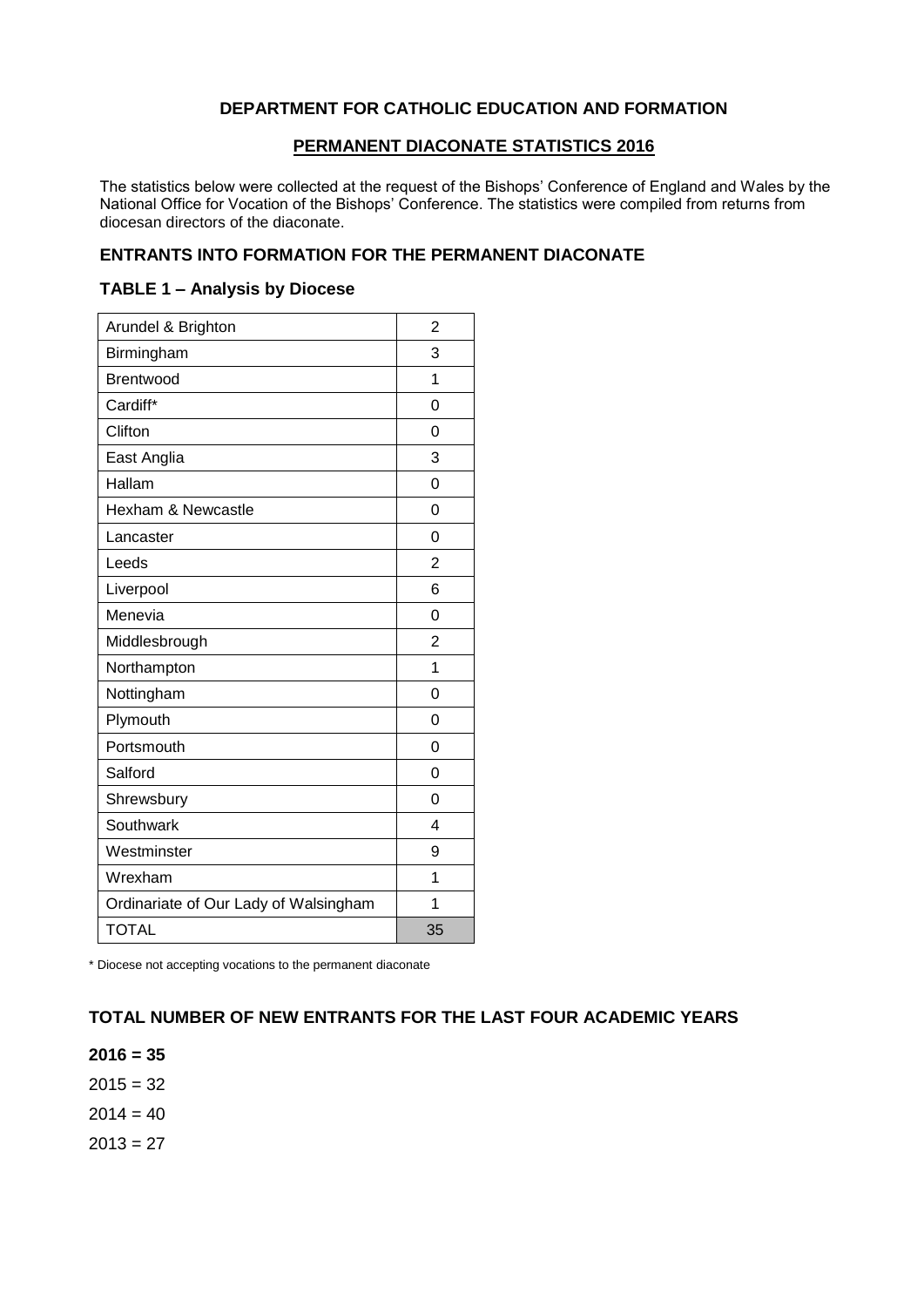## **TABLE 2 – Analysis by Age at Entry**

| Age          | Total |  |  |
|--------------|-------|--|--|
| 17-40        | 0     |  |  |
| 41-50        | 20    |  |  |
| $51+$        | 15    |  |  |
| <b>TOTAL</b> | 35    |  |  |

Average age for entry into formation for the permanent diaconate: 50

# **TABLE 3 – Ordinations and Projected Future Ordinations to the Permanent Diaconate**

|                                       | Recently       | Projected      |                |                |
|---------------------------------------|----------------|----------------|----------------|----------------|
|                                       | 2016           | 2017           | 2018           | 2019           |
| Arundel & Brighton                    | $\overline{2}$ | 1              | 1              | 0              |
| Birmingham                            | $\overline{2}$ | 1              | 6              | 3              |
| Brentwood                             | $\overline{0}$ | $\mathbf 0$    | $\overline{2}$ | $\mathbf{1}$   |
| Cardiff                               | $\mathbf{1}$   | 0              | $\overline{0}$ | $\overline{0}$ |
| Clifton                               | 3              | 1              | $\mathbf 1$    | $\overline{0}$ |
| East Anglia                           | $\overline{0}$ | 0              | $\overline{0}$ | 3              |
| Hallam                                | $\overline{0}$ | 0              | $\overline{2}$ | 0              |
| Hexham & Newcastle                    | 3              | 0              | 3              | $\mathbf{1}$   |
| Lancaster                             | $\overline{0}$ | 1              | $\overline{0}$ | 0              |
| Leeds                                 | $\mathbf{1}$   | $\overline{0}$ | $\overline{0}$ | $\mathbf 0$    |
| Liverpool                             | $\overline{2}$ | $\overline{0}$ | 3              | 5              |
| Menevia                               | $\overline{0}$ | $\overline{0}$ | $\overline{0}$ | $\overline{0}$ |
| Middlesbrough                         | $\overline{0}$ | $\overline{0}$ | $\overline{0}$ | $\mathbf{1}$   |
| Northampton                           | $\overline{2}$ | $\overline{2}$ | $\mathbf{1}$   | $\overline{1}$ |
| Nottingham                            | $\overline{0}$ | $\mathbf 0$    | $\overline{0}$ | $\mathbf 0$    |
| Plymouth                              | 4              | 0              | $\mathbf{1}$   | $\overline{0}$ |
| Portsmouth                            | $\overline{2}$ | $\mathbf{1}$   | 6              | 4              |
| Shrewsbury                            | 1              | $\overline{2}$ | $\overline{2}$ | $\overline{0}$ |
| Southwark                             | 3              | 4              | 6              | 5              |
| Westminster                           | $\overline{0}$ | 6              | 3              | 8              |
| Wrexham                               | $\mathbf{1}$   | 0              | $\overline{0}$ | 1              |
| Ordinariate of Our Lady of Walsingham | $\mathbf{1}$   | $\mathbf 0$    | $\mathbf 0$    | $\overline{0}$ |
| <b>TOTAL</b>                          | 28             | 19             | 37             | 33             |